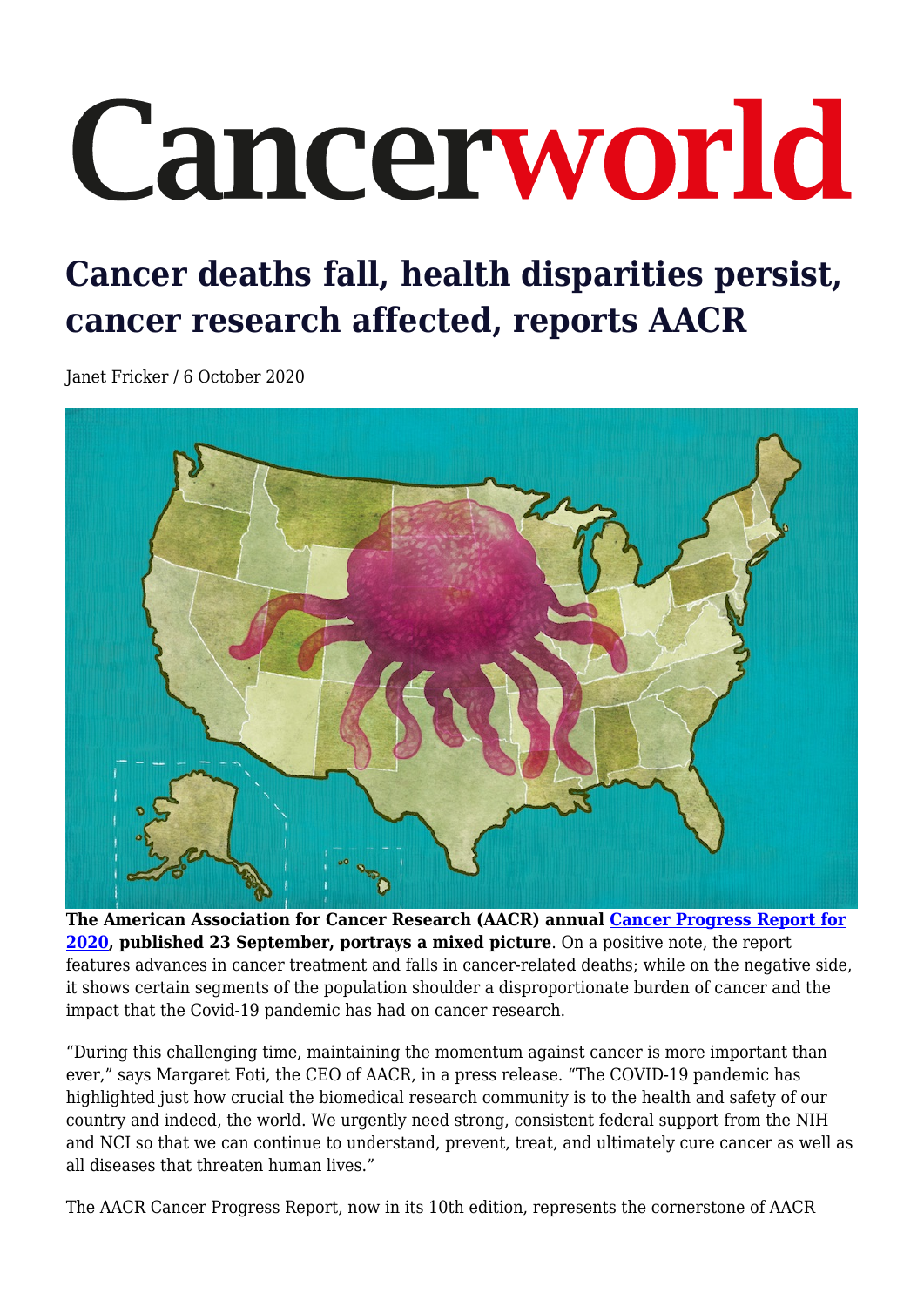efforts to increase public understanding of progress against cancer, whilst advocating for increased federal funding. Advances against cancer, outlined by the report for period 1 August 2019 to 31st July 2020, include:

- FDA approval of 35 new treatments for cancer, including the first PARP-targeted therapeutic for use in prostate and pancreatic cancers, the first molecularly targeted agent approved for epithelioid sarcoma, and the first antibody-drug conjugate for triple-negative breast cancer.
- From 1991 to 2017 the US cancer death rate fell by 29% a reduction estimated to be responsible for saving 2.9 million lives.
- Cigarette smoking rates among US adults have fallen to less than 14% of the population, down from 42% in 1965. The reduction has been attributed to public education and policy initiatives.

The report includes a special feature on Covid-19, outlining the challenges the pandemic has created in the field of cancer science and medicine including:

- Falls in screening. Data from electronic medical records of 190 hospitals across 23 US states show the number of screening tests for early detection of cervical, breast, and colon cancers conducted in the US fell by 85% or more following the first case of Covid-19.
- Delays to treatment. Data shows 79% of patients actively undergoing cancer treatment had to delay some aspect of their care as a result of the pandemic.
- Projections of increased deaths. Delays in cancer screenings and treatment are projected to lead to more than 10,000 additional deaths from breast and colorectal cancers over the next decade.
- Declines in patients enrolled in clinical trials. There was a 74% decline in the number of new patients enrolling in clinical trials during the first two weeks of May 2020 compared with the same period last year. Enrolment continues to remain 30% lower than before the pandemic.
- The annual report also highlights that cancer disparities continue to affect racial and ethnic minority patients, citing the example of non-Hispanic Black children and adolescents with cancer who are 50% more likely to die from cancer than non-Hispanic White children and adolescents with cancer.

Such data is supported by the first-ever report from the AACR "[Cancer Disparities Progress Report"](https://cancerprogressreport.aacr.org/disparities/), published 16th September 2020, with the aim of achieving health equity for all people regardless of race, ethnicity, sexual orientation or socioeconomic status. "This inaugural and historic progress report will provide the world with a comprehensive baseline understanding of our progress toward recognising and eliminating cancer health disparities from the standpoint of biological factors, clinical management, population science, public policy, and workforce diversity," explains John D. Carpten, chair of the AACR Cancer Disparities Progress Report 2020 Steering Committee.

Findings of the report that serve as a call to action for policy makers and other stakeholders to eradicate social injustice include:

- African Americans having had the highest overall cancer death rate of any racial or ethnic group for more than 40 years.
- Blacks having higher incidence of death rates for many of the most common cancer types, including breast, colorectal, lung and prostate cancers.
- Latinos having lower overall cancer incidence and death rates than whites, but higher rates of liver, stomach and cervical cancer and childhood leukaemia.
- American Indians and Alaska Natives having lower overall cancer incidence and death rates than whites, but higher rates of liver cancer and higher mortality from stomach and kidney cancers.
- Bisexual women being 70% more likely to be diagnosed with cancer than heterosexual women.